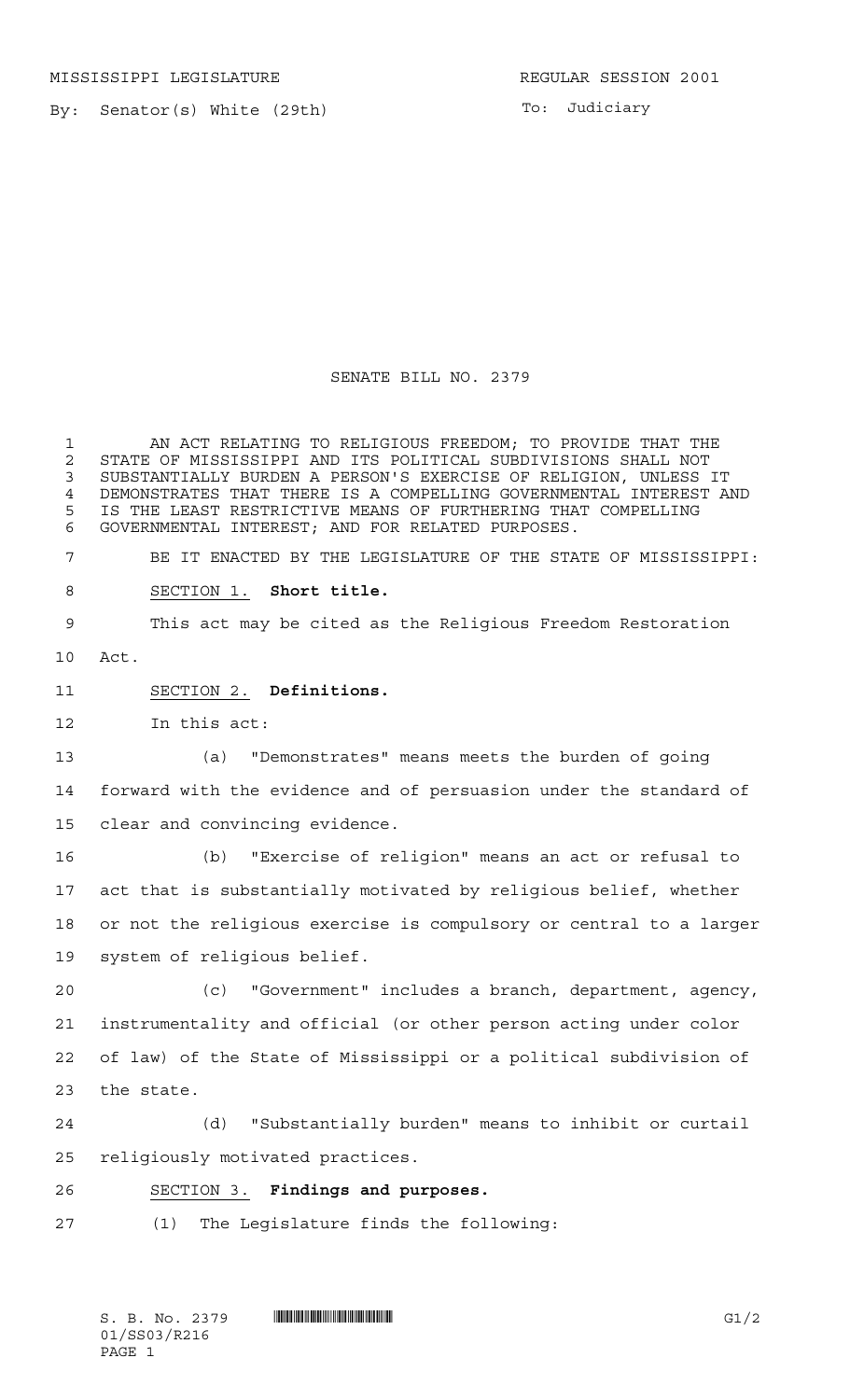(a) The free exercise of religion is an inherent, fundamental and inalienable right secured by Section 18 of the Mississippi Constitution of 1890.

 (b) Laws "neutral" toward religion, as well as laws intended to interfere with the exercise of religion, may burden the exercise of religion.

 (c) Government should not substantially burden the exercise of religion without compelling justification.

 (d) In Employment Division v. Smith, 494 U.S. 872 (1990), the Supreme Court virtually eliminated the requirement under the First Amendment to the United States Constitution that government justify burdens on the exercise of religion imposed by laws neutral toward religion.

 (e) In City of Boerne v. P.F. Flores, 65 LW 4612 (1997), the Supreme Court held that an act passed by Congress to address the matter of burdens placed on the exercise of religion, infringed on the legislative powers reserved to the states under the Constitution of the United States.

 (f) The compelling interest test, as set forth in Wisconsin v. Yoder, 406 U.S. 205 (1972), and Sherbert v. Varner, 374 U.S. 398 (1963), is a workable test for striking sensible balances between religious liberty and competing governmental interest.

(2) The purposes of this act are as follows:

 (a) To restore the compelling interest test as set forth in Wisconsin v. Yoder, 406 U.S. 205 (1972), and Sherbert v. Varner, 374 U.S. 398 (1963), and to guarantee that a test of compelling governmental interest will be imposed on all state and local (including home rule unit) laws, ordinances, policies, procedures, practices and governmental actions in all cases in which the free exercise of religion is substantially burdened. (b) To provide a claim or defense to persons whose exercise of religion is substantially burdened by government.

 $S. B. No. 2379$  . The set of  $\mathbb S$  and  $\mathbb S$  and  $\mathbb S$  and  $\mathbb S$  and  $\mathbb S$  and  $\mathbb S$  and  $\mathbb S$  and  $\mathbb S$  and  $\mathbb S$  and  $\mathbb S$  and  $\mathbb S$  and  $\mathbb S$  and  $\mathbb S$  and  $\mathbb S$  and  $\mathbb S$  and  $\mathbb S$  and  $\mathbb S$  and  $\mathbb S$  01/SS03/R216 PAGE 2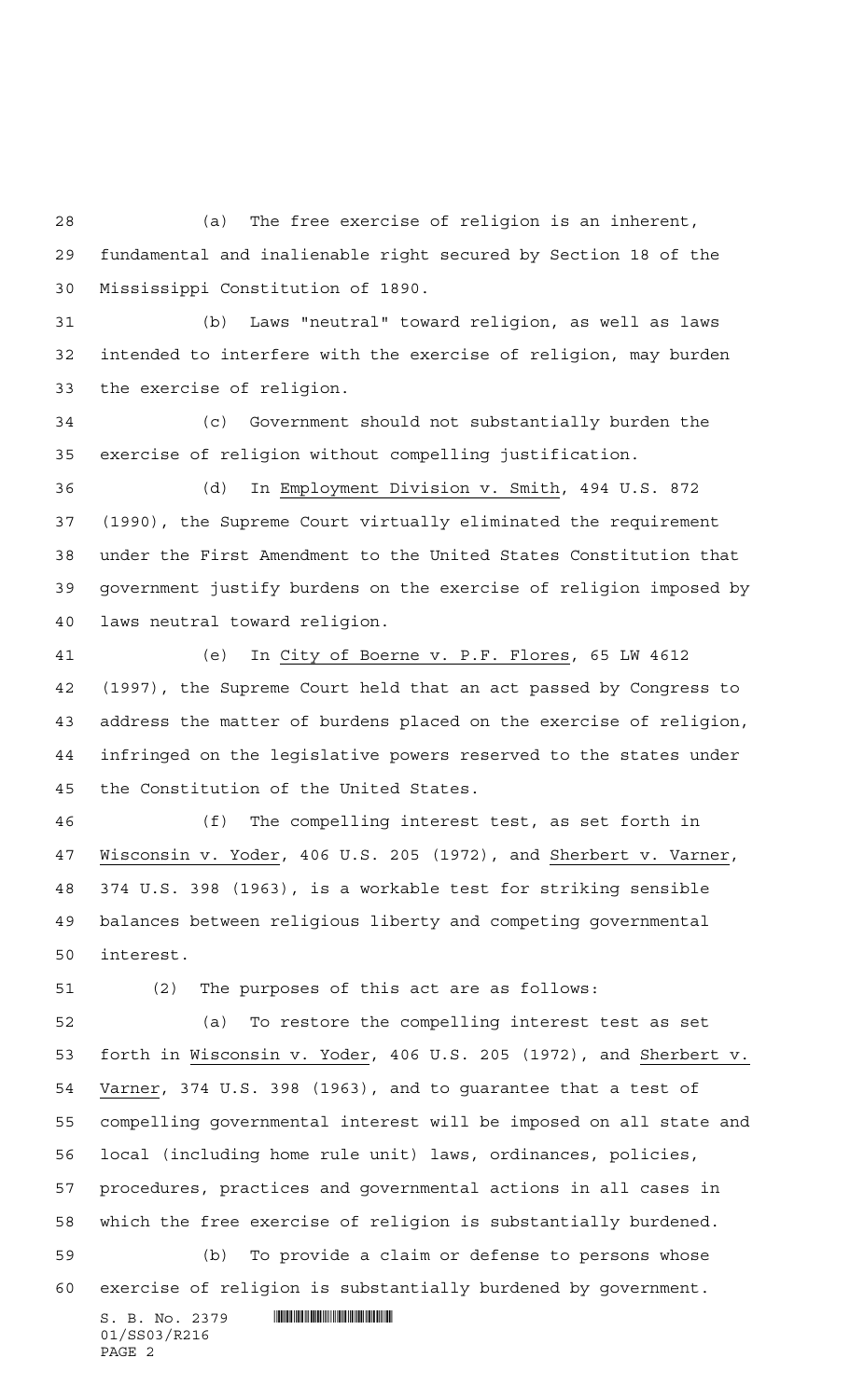## SECTION 4. **Free exercise of religion protected.**

 Government shall not substantially burden a person's exercise of religion, even if the burden results from a rule of general applicability, unless it demonstrates that application of the burden to the person (a) is both essential to further compelling governmental interest; and (b) is the least restrictive means of furthering that compelling governmental interest.

## SECTION 5. **Judicial relief.**

 If a person's exercise of religion has been burdened in violation of this act, that person may assert that violation as a claim or defense in a judicial proceeding and may obtain appropriate relief against a government. A party who prevails in an action to enforce this act against a government is entitled to recover attorney's fees and costs incurred in maintaining the claim or defense.

## SECTION 6. **Application of act.**

 (1) This act applies to all state and local laws, ordinances, policies, procedures, practices and governmental actions and their implementation, whether statutory or otherwise and whether adopted before or after the effective date of this act.

 (2) Nothing in this act shall be construed to authorize a government to burden any religious belief.

 (3) Nothing in this act shall be construed to affect, interpret, or in any way address any of the following: (a) that portion of the First Amendment of the United States Constitution prohibiting laws respecting the establishment of religion, or (b) Section 18 of the Mississippi Constitution of 1890. Granting government funding, benefits or exemptions, to the extent permissible under the constitutional provisions described in items (a) and (b) of this subsection, does not constitute a violation of this act. In this subsection, "granting," used with respect to

 $S.$  B. No. 2379  $\blacksquare$ 01/SS03/R216 PAGE 3